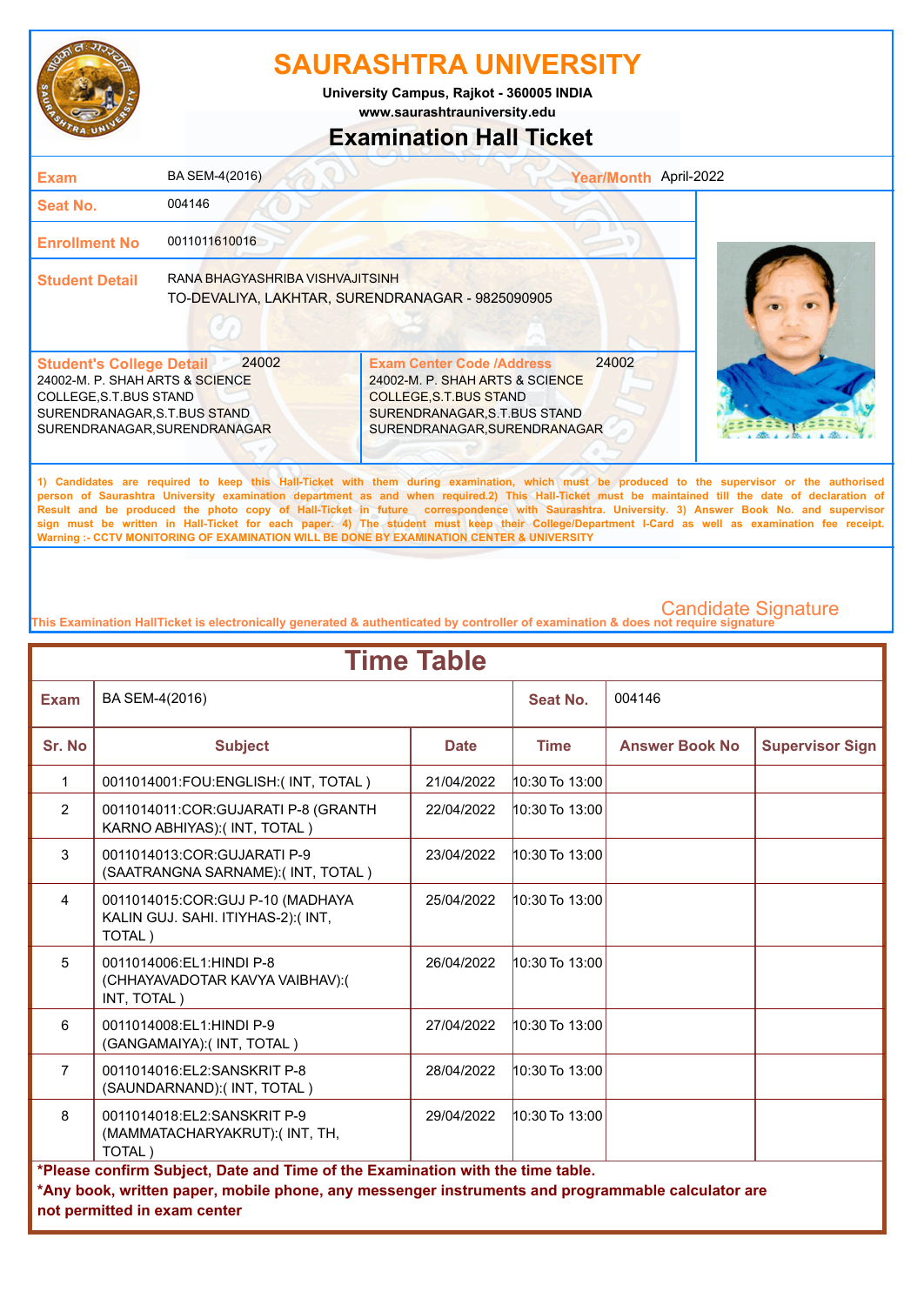

**www.saurashtrauniversity.edu University Campus, Rajkot - 360005 INDIA**

## **Examination Hall Ticket**

| <b>Exam</b>                                                                                                                                                  | BA SEM-4(2016)                                                                                                  |                                                                                                                                                                     | Year/Month April-2022 |                                                                                                                                                                                                                                                                                                    |
|--------------------------------------------------------------------------------------------------------------------------------------------------------------|-----------------------------------------------------------------------------------------------------------------|---------------------------------------------------------------------------------------------------------------------------------------------------------------------|-----------------------|----------------------------------------------------------------------------------------------------------------------------------------------------------------------------------------------------------------------------------------------------------------------------------------------------|
| Seat No.                                                                                                                                                     | 004147                                                                                                          |                                                                                                                                                                     |                       |                                                                                                                                                                                                                                                                                                    |
| <b>Enrollment No</b>                                                                                                                                         | 0011011711290                                                                                                   |                                                                                                                                                                     |                       |                                                                                                                                                                                                                                                                                                    |
| <b>Student Detail</b>                                                                                                                                        | DABHI RANCHHODBHAI VAGHABHAI<br>TO-NAVAGAM, SAYLA, SURENDRANAGAR - 9979142337                                   |                                                                                                                                                                     |                       |                                                                                                                                                                                                                                                                                                    |
| <b>Student's College Detail</b><br>24002-M. P. SHAH ARTS & SCIENCE<br>COLLEGE, S.T.BUS STAND<br>SURENDRANAGAR, S.T.BUS STAND<br>SURENDRANAGAR, SURENDRANAGAR | 24002                                                                                                           | <b>Exam Center Code /Address</b><br>24002-M. P. SHAH ARTS & SCIENCE<br><b>COLLEGE S.T.BUS STAND</b><br>SURENDRANAGAR, S.T.BUS STAND<br>SURENDRANAGAR, SURENDRANAGAR | 24002                 |                                                                                                                                                                                                                                                                                                    |
|                                                                                                                                                              | the contract of the contract of the contract of the contract of the contract of the contract of the contract of |                                                                                                                                                                     |                       | 1) Candidates are required to keep this Hall-Ticket with them during examination, which must be produced to the supervisor or the authorised<br>person of Saurashtra University examination department as and when required.2) This Hall-Ticket must be maintained till the date of declaration of |

**Result and be produced the photo copy of Hall-Ticket in future correspondence with Saurashtra. University. 3) Answer Book No. and supervisor sign must be written in Hall-Ticket for each paper. 4) The student must keep their College/Department I-Card as well as examination fee receipt. Warning :- CCTV MONITORING OF EXAMINATION WILL BE DONE BY EXAMINATION CENTER & UNIVERSITY**

| Time Table                                                                     |                                                                                                                                   |             |                |                       |                        |  |
|--------------------------------------------------------------------------------|-----------------------------------------------------------------------------------------------------------------------------------|-------------|----------------|-----------------------|------------------------|--|
| <b>Exam</b>                                                                    | BA SEM-4(2016)                                                                                                                    |             | Seat No.       | 004147                |                        |  |
| Sr. No                                                                         | <b>Subject</b>                                                                                                                    | <b>Date</b> | Time           | <b>Answer Book No</b> | <b>Supervisor Sign</b> |  |
|                                                                                | 0011014001:FOU:ENGLISH: (TH, TOTAL)                                                                                               | 21/04/2022  | 10:30 To 13:00 |                       |                        |  |
| *Please confirm Subject, Date and Time of the Examination with the time table. |                                                                                                                                   |             |                |                       |                        |  |
|                                                                                | *Any book, written paper, mobile phone, any messenger instruments and programmable calculator are<br>not permitted in exam center |             |                |                       |                        |  |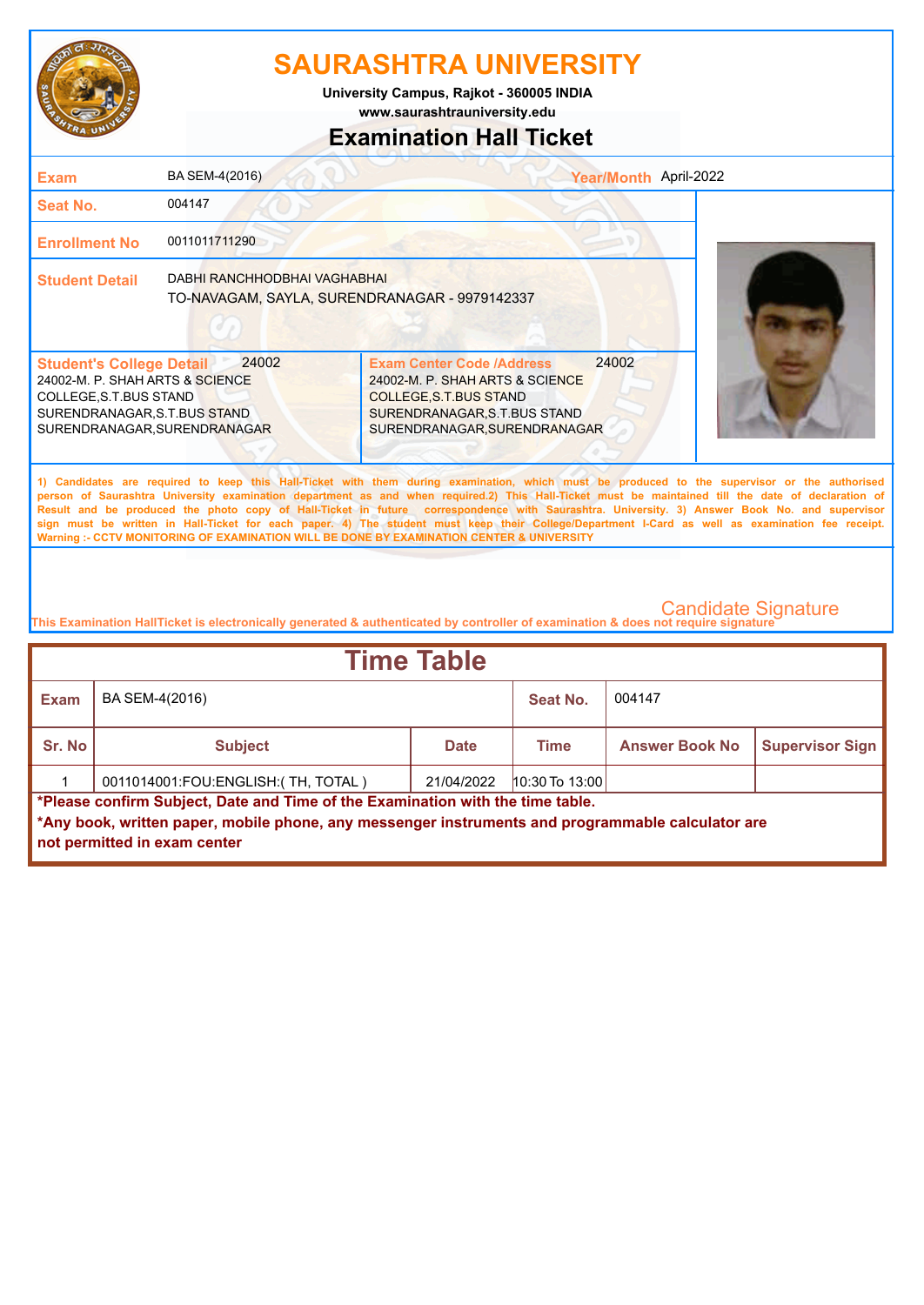

**www.saurashtrauniversity.edu University Campus, Rajkot - 360005 INDIA**

## **Examination Hall Ticket**

| <b>Exam</b>                                                                                                                                                   | BA SEM-4(2016)                                                 |                                                                                                                                                                                | Year/Month April-2022                   |
|---------------------------------------------------------------------------------------------------------------------------------------------------------------|----------------------------------------------------------------|--------------------------------------------------------------------------------------------------------------------------------------------------------------------------------|-----------------------------------------|
| Seat No.                                                                                                                                                      | 006158                                                         |                                                                                                                                                                                |                                         |
| <b>Enrollment No</b>                                                                                                                                          | 001101184921                                                   |                                                                                                                                                                                |                                         |
| <b>Student Detail</b>                                                                                                                                         | DABHI ARVINDBHAI JAGABHAI<br>SAYLA, SURENDRANAGAR - 7621871969 | AT SEJAKPAR TA SAYLA DIST SURENDRANAGAR PIN 363440,                                                                                                                            |                                         |
| <b>Student's College Detail</b><br>24002-M. P. SHAH ARTS & SCIENCE<br>COLLEGE, S.T. BUS STAND<br>SURENDRANAGAR, S.T.BUS STAND<br>SURENDRANAGAR, SURENDRANAGAR | 24002                                                          | 24002<br><b>Exam Center Code /Address</b><br>24002-M. P. SHAH ARTS & SCIENCE<br><b>COLLEGE, S.T. BUS STAND</b><br>SURENDRANAGAR, S.T.BUS STAND<br>SURENDRANAGAR, SURENDRANAGAR | <b>DABHI ARVIND J.</b><br>DT.10.06.2018 |

**1) Candidates are required to keep this Hall-Ticket with them during examination, which must be produced to the supervisor or the authorised person of Saurashtra University examination department as and when required.2) This Hall-Ticket must be maintained till the date of declaration of Result and be produced the photo copy of Hall-Ticket in future correspondence with Saurashtra. University. 3) Answer Book No. and supervisor sign must be written in Hall-Ticket for each paper. 4) The student must keep their College/Department I-Card as well as examination fee receipt. Warning :- CCTV MONITORING OF EXAMINATION WILL BE DONE BY EXAMINATION CENTER & UNIVERSITY**

| <b>Time Table</b> |                                                                                                                                                                                                                     |             |                    |                       |                        |  |
|-------------------|---------------------------------------------------------------------------------------------------------------------------------------------------------------------------------------------------------------------|-------------|--------------------|-----------------------|------------------------|--|
| <b>Exam</b>       | BA SEM-4(2016)                                                                                                                                                                                                      |             | <b>Seat No.</b>    | 006158                |                        |  |
| Sr. No            | <b>Subject</b>                                                                                                                                                                                                      | <b>Date</b> | <b>Time</b>        | <b>Answer Book No</b> | <b>Supervisor Sign</b> |  |
| $\mathbf{1}$      | 0011014002:FOU:HINDI<br>(DHANUSHBHANG EVAM VYAKRAN)                                                                                                                                                                 | 21/04/2022  | $10:30$ To $13:00$ |                       |                        |  |
| $\overline{2}$    | 0011014021:COR:HIS P-8 (HISTORY OF<br>INDIA (1526-1772 A.D.))                                                                                                                                                       | 22/04/2022  | $10:30$ To $13:00$ |                       |                        |  |
| 3                 | 0011014022:COR:HIS P-9 (HISTORY OF<br>INDIA (1885-1964 A.D.))                                                                                                                                                       | 23/04/2022  | $10:30$ To $13:00$ |                       |                        |  |
| $\overline{4}$    | 0011014023:COR:HIS P-10 (FAMOUS<br>KINGS OF THE SAURASHTRA-2)                                                                                                                                                       | 25/04/2022  | $10:30$ To $13:00$ |                       |                        |  |
| 5                 | 0011014027:EL1:ECO P-8 (MACRO<br>ECONOMICS-II)                                                                                                                                                                      | 26/04/2022  | 10:30 To 13:00     |                       |                        |  |
| 6                 | 0011014028:EL1:ECO P-9 (ECONOMICS<br>OF PUBLIC FINANCE-II)                                                                                                                                                          | 27/04/2022  | $10:30$ To $13:00$ |                       |                        |  |
| $\overline{7}$    | 0011014024:EL2:POLI.SCI.P-8 (INDIAN<br><b>GOVERNMENT &amp; POLITICS-2)</b>                                                                                                                                          | 28/04/2022  | $10:30$ To $13:00$ |                       |                        |  |
| 8                 | 0011014025:EL2:POLI.SCI.P-9 (LOCAL<br>GOV. IN INDIA & PANCHAY)                                                                                                                                                      | 29/04/2022  | 10:30 To 13:00     |                       |                        |  |
|                   | *Please confirm Subject, Date and Time of the Examination with the time table.<br>*Any book, written paper, mobile phone, any messenger instruments and programmable calculator are<br>not permitted in exam center |             |                    |                       |                        |  |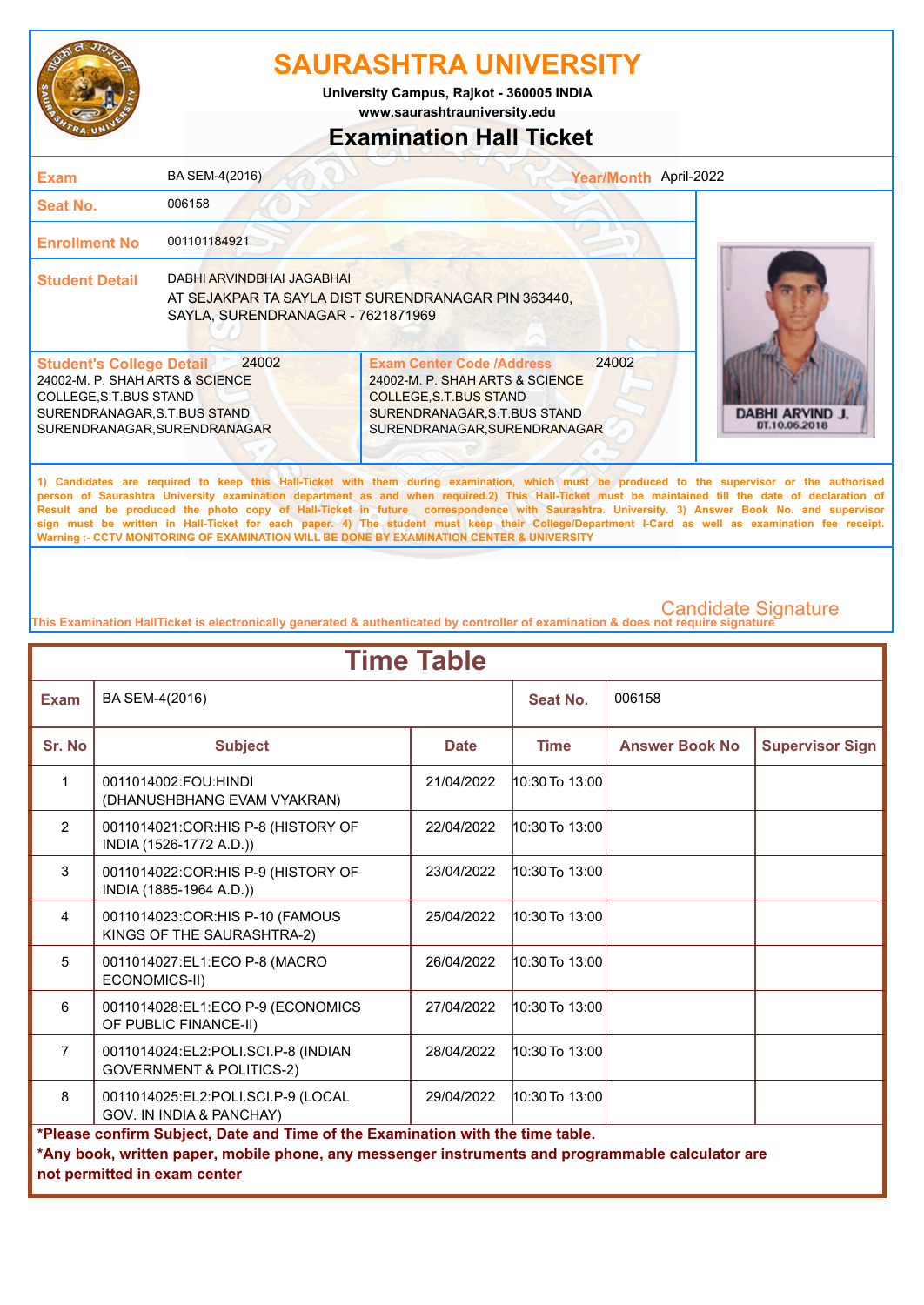

**www.saurashtrauniversity.edu University Campus, Rajkot - 360005 INDIA**

## **Examination Hall Ticket**

| <b>Exam</b>                                                                                                                                                  | BA SEM-4(2016)                                                                       |                                                                                                                                                                     | Year/Month April-2022 |  |
|--------------------------------------------------------------------------------------------------------------------------------------------------------------|--------------------------------------------------------------------------------------|---------------------------------------------------------------------------------------------------------------------------------------------------------------------|-----------------------|--|
| Seat No.                                                                                                                                                     | 006159                                                                               |                                                                                                                                                                     |                       |  |
| <b>Enrollment No</b>                                                                                                                                         | 0011011711631                                                                        |                                                                                                                                                                     |                       |  |
| <b>Student Detail</b>                                                                                                                                        | PARNALIYA MAHESHKUMAR DEVAJIBHAI<br>TO-KATARIYA, LIMBADI, SURENDRANAGAR - 9924672503 |                                                                                                                                                                     |                       |  |
| <b>Student's College Detail</b><br>24002-M. P. SHAH ARTS & SCIENCE<br>COLLEGE, S.T.BUS STAND<br>SURENDRANAGAR, S.T.BUS STAND<br>SURENDRANAGAR, SURENDRANAGAR | 24002                                                                                | <b>Exam Center Code /Address</b><br>24002-M. P. SHAH ARTS & SCIENCE<br><b>COLLEGE S.T.BUS STAND</b><br>SURENDRANAGAR, S.T.BUS STAND<br>SURENDRANAGAR, SURENDRANAGAR | 24002                 |  |
|                                                                                                                                                              |                                                                                      | Al Acadidates and acadidad to hood this field with the control constraints within within accommodate to the concentration on the controlled                         |                       |  |

**1) Candidates are required to keep this Hall-Ticket with them during examination, which must be produced to the supervisor or the authorised person of Saurashtra University examination department as and when required.2) This Hall-Ticket must be maintained till the date of declaration of Result and be produced the photo copy of Hall-Ticket in future correspondence with Saurashtra. University. 3) Answer Book No. and supervisor sign must be written in Hall-Ticket for each paper. 4) The student must keep their College/Department I-Card as well as examination fee receipt. Warning :- CCTV MONITORING OF EXAMINATION WILL BE DONE BY EXAMINATION CENTER & UNIVERSITY**

| <b>Time Table</b>                                                                                 |                                                                  |             |                    |                       |                        |  |
|---------------------------------------------------------------------------------------------------|------------------------------------------------------------------|-------------|--------------------|-----------------------|------------------------|--|
| <b>Exam</b>                                                                                       | BA SEM-4(2016)                                                   |             | Seat No.           | 006159                |                        |  |
| Sr. No                                                                                            | <b>Subject</b>                                                   | <b>Date</b> | <b>Time</b>        | <b>Answer Book No</b> | <b>Supervisor Sign</b> |  |
|                                                                                                   | 0011014010: COR: HINDI P-10 (BHAKTIKAL,<br>RITIKAL): (TH, TOTAL) | 25/04/2022  | 10:30 To 13:00     |                       |                        |  |
| $\mathfrak{p}$                                                                                    | 0011014016:EL1:SANSKRIT P-8<br>(SAUNDARNAND): (TH, TOTAL)        | 26/04/2022  | $10:30$ To $13:00$ |                       |                        |  |
| 3                                                                                                 | 0011014018:EL1:SANSKRIT P-9<br>(MAMMATACHARYAKRUT): (TH, TOTAL)  | 27/04/2022  | $10:30$ To $13:00$ |                       |                        |  |
| *Please confirm Subject, Date and Time of the Examination with the time table.                    |                                                                  |             |                    |                       |                        |  |
| *Any book, written paper, mobile phone, any messenger instruments and programmable calculator are |                                                                  |             |                    |                       |                        |  |
|                                                                                                   | not permitted in exam center                                     |             |                    |                       |                        |  |
|                                                                                                   |                                                                  |             |                    |                       |                        |  |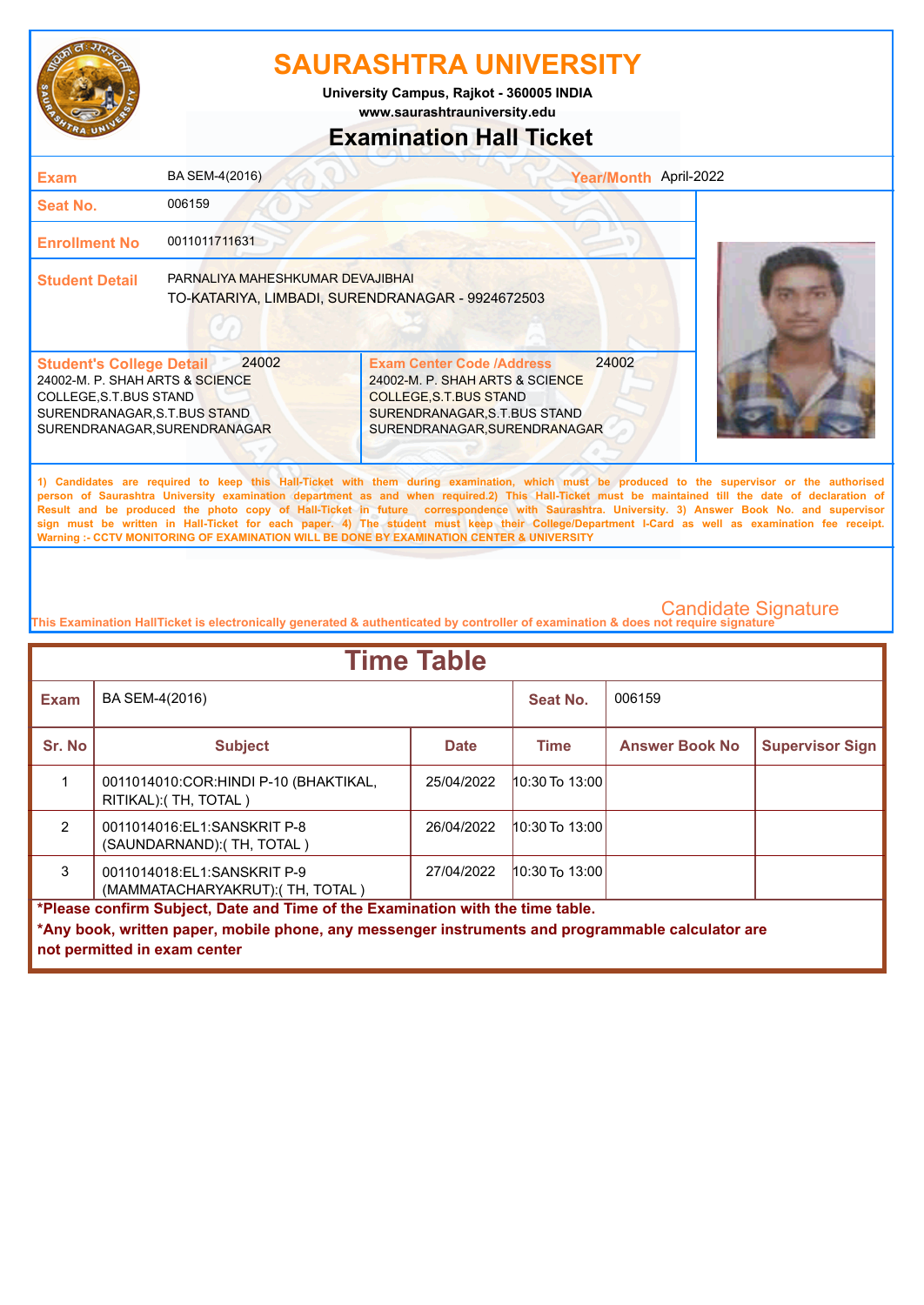

**www.saurashtrauniversity.edu University Campus, Rajkot - 360005 INDIA**

## **Examination Hall Ticket**

| <b>Exam</b>                                                                                                                                                  | BA SEM-4(2016)                                               | Year/Month April-2022                                                                                                                                                         |  |
|--------------------------------------------------------------------------------------------------------------------------------------------------------------|--------------------------------------------------------------|-------------------------------------------------------------------------------------------------------------------------------------------------------------------------------|--|
| Seat No.                                                                                                                                                     | 006160                                                       |                                                                                                                                                                               |  |
| <b>Enrollment No</b>                                                                                                                                         | 0011011768                                                   |                                                                                                                                                                               |  |
| <b>Student Detail</b>                                                                                                                                        | SIDATAR MUJMIN SALIMBHAI<br>AT-GOKHARWALA<br><b>TA-CHUDA</b> | DIST-SURENDRANAGAR-363410, CHUDA, SURENDRANAGAR -                                                                                                                             |  |
| <b>Student's College Detail</b><br>24002-M. P. SHAH ARTS & SCIENCE<br>COLLEGE, S.T.BUS STAND<br>SURENDRANAGAR, S.T.BUS STAND<br>SURENDRANAGAR, SURENDRANAGAR | 24002                                                        | 24002<br><b>Exam Center Code /Address</b><br>24002-M. P. SHAH ARTS & SCIENCE<br><b>COLLEGE, S.T.BUS STAND</b><br>SURENDRANAGAR, S.T.BUS STAND<br>SURENDRANAGAR, SURENDRANAGAR |  |
|                                                                                                                                                              |                                                              |                                                                                                                                                                               |  |

**1) Candidates are required to keep this Hall-Ticket with them during examination, which must be produced to the supervisor or the authorised person of Saurashtra University examination department as and when required.2) This Hall-Ticket must be maintained till the date of declaration of Result and be produced the photo copy of Hall-Ticket in future correspondence with Saurashtra. University. 3) Answer Book No. and supervisor sign must be written in Hall-Ticket for each paper. 4) The student must keep their College/Department I-Card as well as examination fee receipt. Warning :- CCTV MONITORING OF EXAMINATION WILL BE DONE BY EXAMINATION CENTER & UNIVERSITY**

| <b>Time Table</b>                                                              |                                                                                                   |             |                    |                       |                        |  |
|--------------------------------------------------------------------------------|---------------------------------------------------------------------------------------------------|-------------|--------------------|-----------------------|------------------------|--|
| <b>Exam</b>                                                                    | BA SEM-4(2016)                                                                                    |             | Seat No.           | 006160                |                        |  |
| Sr. No                                                                         | <b>Subject</b>                                                                                    | <b>Date</b> | Time               | <b>Answer Book No</b> | <b>Supervisor Sign</b> |  |
|                                                                                | 0011014002:FOU:HINDI<br>(DHANUSHBHANG EVAM VYAKRAN): (TH,<br>TOTAL)                               | 21/04/2022  | $10:30$ To $13:00$ |                       |                        |  |
| $\mathcal{P}$                                                                  | 0011014028:EL2:ECO P-9 (ECONOMICS<br>OF PUBLIC FINANCE-II): (TH, TOTAL)                           | 29/04/2022  | $10:30$ To 13:00   |                       |                        |  |
| *Please confirm Subject, Date and Time of the Examination with the time table. |                                                                                                   |             |                    |                       |                        |  |
|                                                                                | *Any book, written paper, mobile phone, any messenger instruments and programmable calculator are |             |                    |                       |                        |  |
|                                                                                | not permitted in exam center                                                                      |             |                    |                       |                        |  |